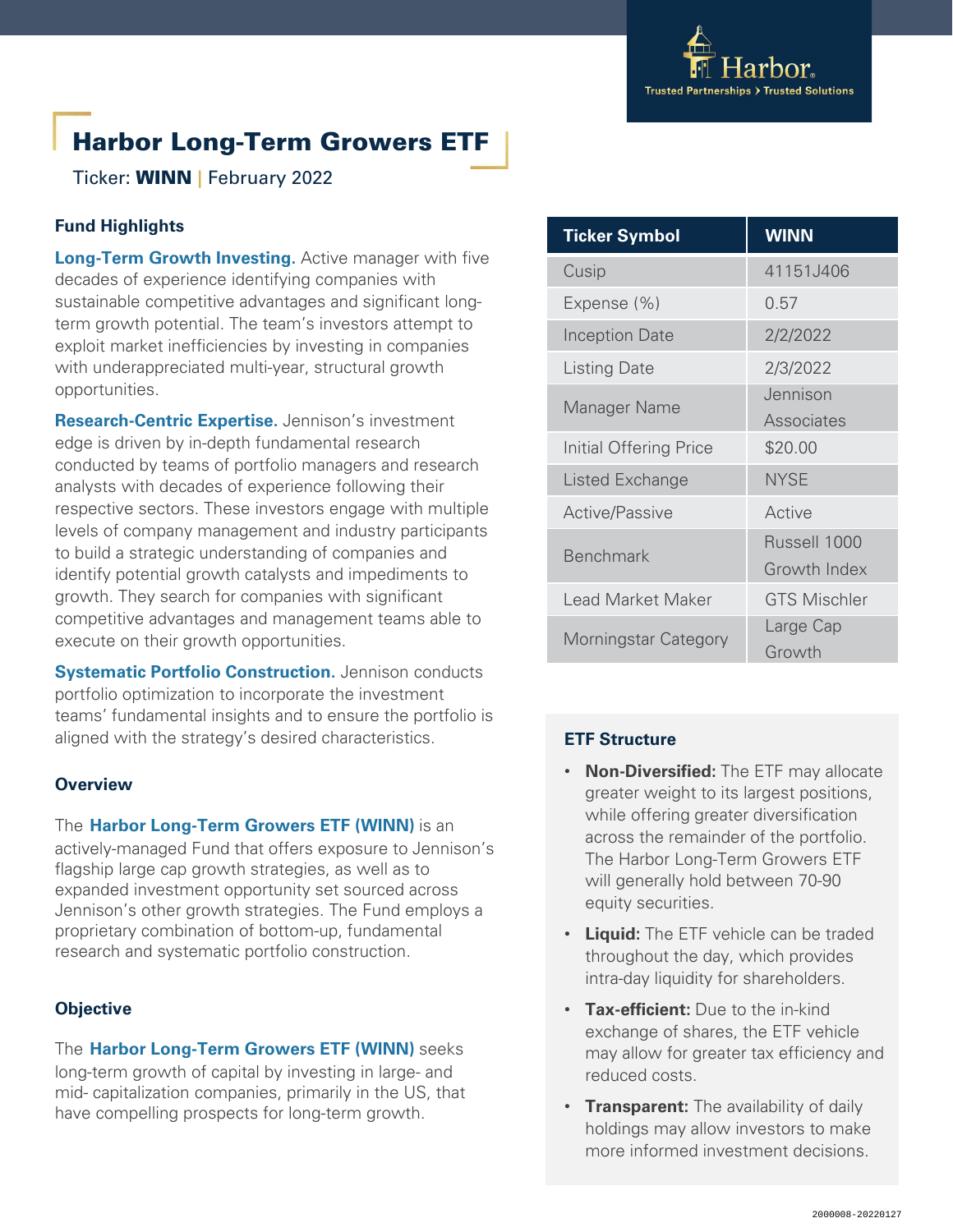## **About the Manager**

At **Jennison Associates'** inception in 1969, a boutique firm of talented investors sought to establish and foster a disciplined approach to identifying and investing in companies capable of creating true economic value over time.

Jennison believes that sustainable long-term investment performance is driven by bottom-up, fundamental research conducted by specialized teams of experienced portfolio managers and analysts.

#### **Portfolio Management Team**

Blair Boyer Natasha Kuhlkin Kathleen McCarragher Jason McManus

The firm constructs benchmark-agnostic portfolios through individual stock selection of companies they expect will have superior growth for multiple years.

The mission across all areas of Jennison Associates is to deliver positive investment outcomes for its clients. This singular focus and alignment of interests with its clients is embedded in the firm's culture and rooted in:

- **Focus:** Investment processes designed to deliver strong long-term performance for clients.
- **Experience:** Long-tenured, experienced investment teams with demonstrated expertise to ensure future success.
- **Independent Thinking:** Values intellectual rigor, diversity of experience and perspective, and collaboration across teams.
- **Integrity:** Enduring client relationships, built on a foundation of partnership, trust, and investment excellence.

#### **ETF Investment Approach**

The ETF invests primarily in equity securities of U.S. companies that the investment team believes will deliver superior long-term growth in revenues and earnings.

This strategy employs a proprietary combination of bottom-up, fundamental research and systematic portfolio construction to derive a portfolio of growth stocks that reflects a compelling combination of opportunity, valuation and risk.

The investment team's fundamental research seeks to identify large- and mid- capitalization companies that have superior prospects for long-term growth.

These companies typically possess a combination of the following characteristics:

- Structural competitive advantage.
- Industry leadership and innovation.
- Strong cash flow generation and reinvestment.
- Balance sheet strength.
- Experienced leadership able to execute on the business opportunity.

The investment team uses systematic portfolio construction to achieve characteristics and risk exposures consistent with the Fund's objective. Portfolio optimization tools are employed to incorporate the investment team's fundamental growth insights, considering diversification and liquidity risk.